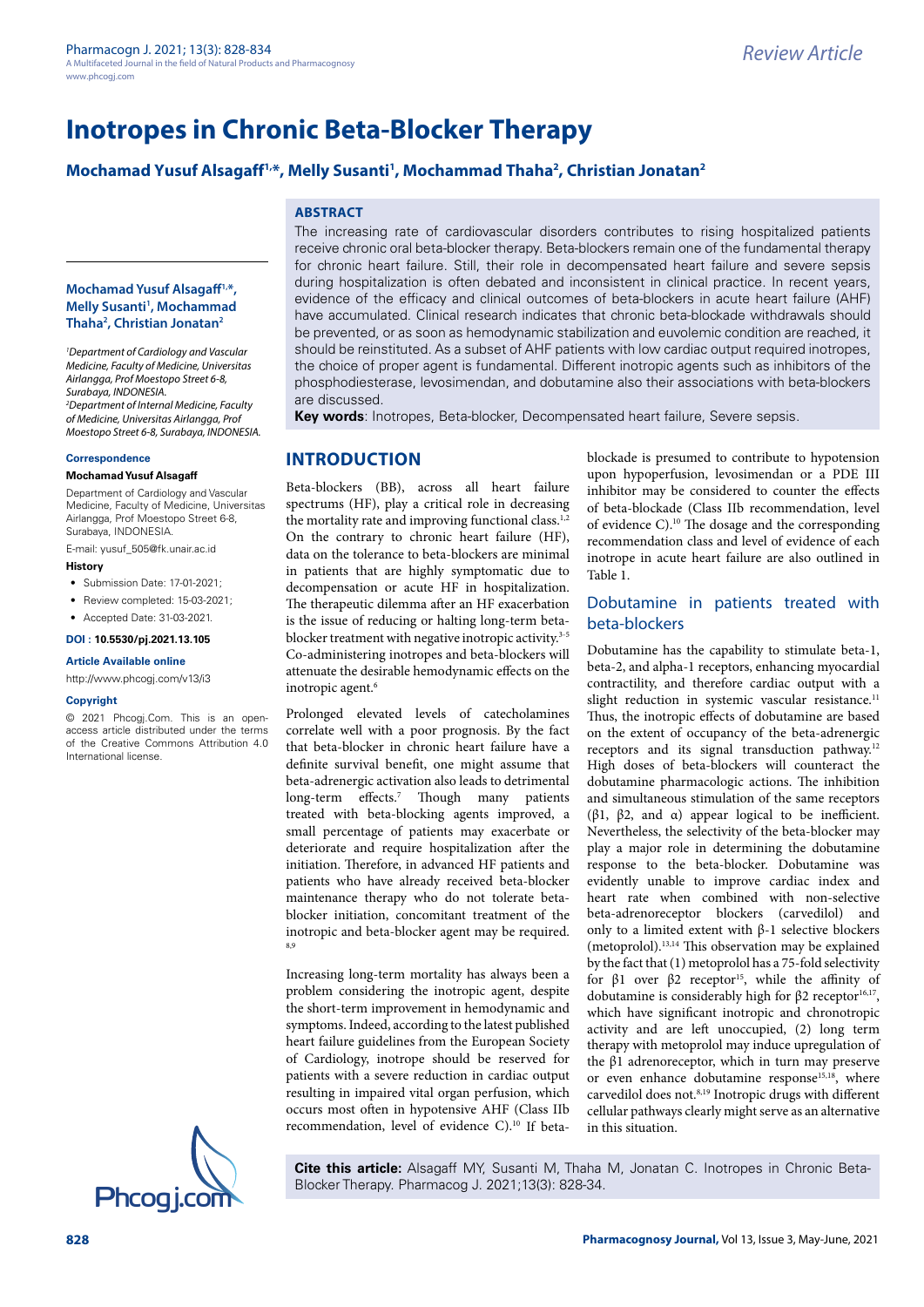| Inotrope     | Intravenous bolus dose                 | Intravenous maintenance<br>dose                                                                               | <b>Recommendation class</b> | <b>Level of evidence</b> |
|--------------|----------------------------------------|---------------------------------------------------------------------------------------------------------------|-----------------------------|--------------------------|
| Dobutamine   | No                                     | $2-20 \mu g/kg/min$                                                                                           | IIb                         | С                        |
| Dopamine     | No                                     | $3-5 \mu$ g/kg/min; inotropic<br>(inotropic effect)<br>>5 μg/kg/min: inotropic and<br>vasoconstriction effect | IIb                         | C                        |
| Milrinone    | $25 - 75 \mu g/kg$<br>over $10-20$ min | $0.375 - 0.75 \mu g/kg/min$                                                                                   | IIb                         | $\mathsf{C}$             |
| Enoximone    | $0.5 - 1.0$ mg/kg<br>over $5-10$ min   | $5-20 \mu g/kg/min$                                                                                           | IIb                         | C                        |
| Levosimendan | 6 to 12 $\mu$ g/kg over 10 min         | $0.05$ to 0.2 $\mu$ g/kg/minute                                                                               | IIb                         | C                        |

(modified from Ponikowski *et al*. 10)

### When is it safe to initiate beta-blocker in those patients with beta-adrenergic inotropic agents?

There is a lack of evidence regarding this issue. Based on its duration of action that is generally short (T $\frac{1}{2}$  = 2 minutes), dobutamine is rapidly metabolized by catechol-0-methyltransferase.20 It could be safely assumed to initiate a beta-blocker soon after successful weaning of dobutamine.

The importance of initiating beta-blocker on predischarge hospitalized HF patients was evaluated in the IMPACT-HF trial, where predischarge initiation of carvedilol was associated with better compliance of betablocker until 60 days after hospitalization (91% vs. 73%, P < 0.0001) without increasing side effects or duration of hospital stay. Thus, betablockers should be initiated once hemodynamic stability and euvolemic state are obtained, ideally before the patient leaves the hospital.<sup>16,17</sup>

### Phosphodiesterase III inhibitors in patients treated with beta-blockers

Milrinone and enoximone have important differences from dobutamine. The type III PDE inhibitors worked downstream to the β-1 by blocking the breakdown of cyclic adenosine monophosphate in the myocardium and vascular smooth muscle, leading to increased intracellular calcium, producing positive inotropic and lusitropic effects. 8 The rationale behind the combination of PDE III inhibitors with beta-blocker is that, owing to their site of action that beyond the beta-adrenergic receptor, PDE III inhibitors could maintain their hemodynamic effects in the presence of beta-blockade.<sup>21</sup>

A study by Lowes *et al*. 22 evaluated the efficacy of milrinone and dobutamine in patients chronic carvedilol-treated patients. Milrinone administration during concomitant carvedilol therapy significantly increased cardiac index and decreased mean pulmonary artery pressure (mPAP), pulmonary capillary wedge pressure (PCWP), and mean arterial blood pressure (MAP) without altering heart rate. In contrast, dobutamine only improved cardiac index at high doses, which is not usually used for heart failure treatment (15–20 μ/kg/min). At these doses, dobutamine also increased heart rate, MAP, and mPAP. These data are in accordance with a study by Metra *et al*. 14, which compared the hemodynamic effects of dobutamine and enoximone before and after long-term administration of metoprolol or carvedilol in chronic HF patients. As previously mentioned, carvedilol, and to lesser extent metoprolol, significantly inhibited the desirable hemodynamic effect of dobutamine. At the same time, in the face of beta-blockade, enoximone could maintain or even enhanced its hemodynamic effects. Besides, beta-blockers can minimize the negative effects of PDE III inhibitors by reducing the heart rate along with their pro-arrhythmic effects.<sup>23</sup> This evidence generally supports the combination of PDE III inhibitors with a beta-blocker, especially carvedilol, when inotropes therapy is necessary. The recommendation from the 2016 ESC HF guidelines supports the use of PDE III inhibitors to reverse the effect of betablockade if beta-blockade is thought to be contributing to hypotension with subsequent hypoperfusion (Class IIb recommendation, level of evidence C).10 An important drawback from milrinone would be from the Outcomes of Prospective Trial of Intravenous Milrinone for Exacerbations of Chronic Heart Failure (OPTIME-CHF) trial<sup>24</sup>, with an ischemic etiology, milrinone showed a trend towards higher rates of adverse clinical outcomes.

### Levosimendan in patients treated with beta-blockers

In acute decompensated HF states, levosimendan is increasingly used as a short term treatment when inotropic support is required. It enhances myocardial contractility by binding to troponin C, increasing the sensitivity to calcium, thus depending on intracellular calcium concentrations.25 By opening the ATP-sensitive potassium channels, levosimendan exerts its vasodilation effect<sup>26</sup>, and at higher doses, it also inhibits cardiac PDE, predominately PDE III.27 Levosimendan acts beyond the beta-adrenergic receptor and thus preserve its hemodynamic effects in concomitant with beta-blocker use. This distinction also contributes to the 2016 ESC HF guidance that levosimendan is the preferred agent for HF patients pretreated with beta-blocker when an inotropic agent is needed (Class IIb recommendation, level of evidence C).10 Combining treatment with beta-blocker and levosimendan is also potentially favorable.

The hemodynamic effects of levosimendan were compared with dobutamine in low output HF in Levosimendan Infusion versus Dobutamine (LIDO) trial.28 In the sub-group analysis, the concomitant administration of beta-blockers with levosimendan had significant effects on the increase in cardiac output and the decrease in PCWP  $(p=0.01$  and  $p=0.03$ , respectively). In contrast, the effect of dobutamine on cardiac output and PCWP was mitigated by beta-blockade. The hemodynamic superiority of levosimendan over dobutamine appears to have been enhanced in the face of beta-blockade (Figure 1).<sup>28</sup>

Subgroup analysis of the SURVIVE trial<sup>29</sup> produced interesting insights. Randomization with levosimendan in patients treated with concomitant beta-blocker treatment has been linked to markedly lower mortality at day 5 than dobutamine arm (1.5 vs. 5.1% deaths; HR, 0.29; CI 0.11-0.78,  $P = 0.01$ ). It should be noted that only half of the patients in the SURVIVE trial received beta-blocker, quite a smaller number than current randomized clinical trials, with much higher usage of betablocker. Therefore, it is likely now that the clinical scenario favoring levosimendan use is more popular than at the time of SURVIVE.

In patients with acute decompensated heart failure, Bergh et al.<sup>30</sup> compare the effects of a 24-h intravenous infusion of levosimendan and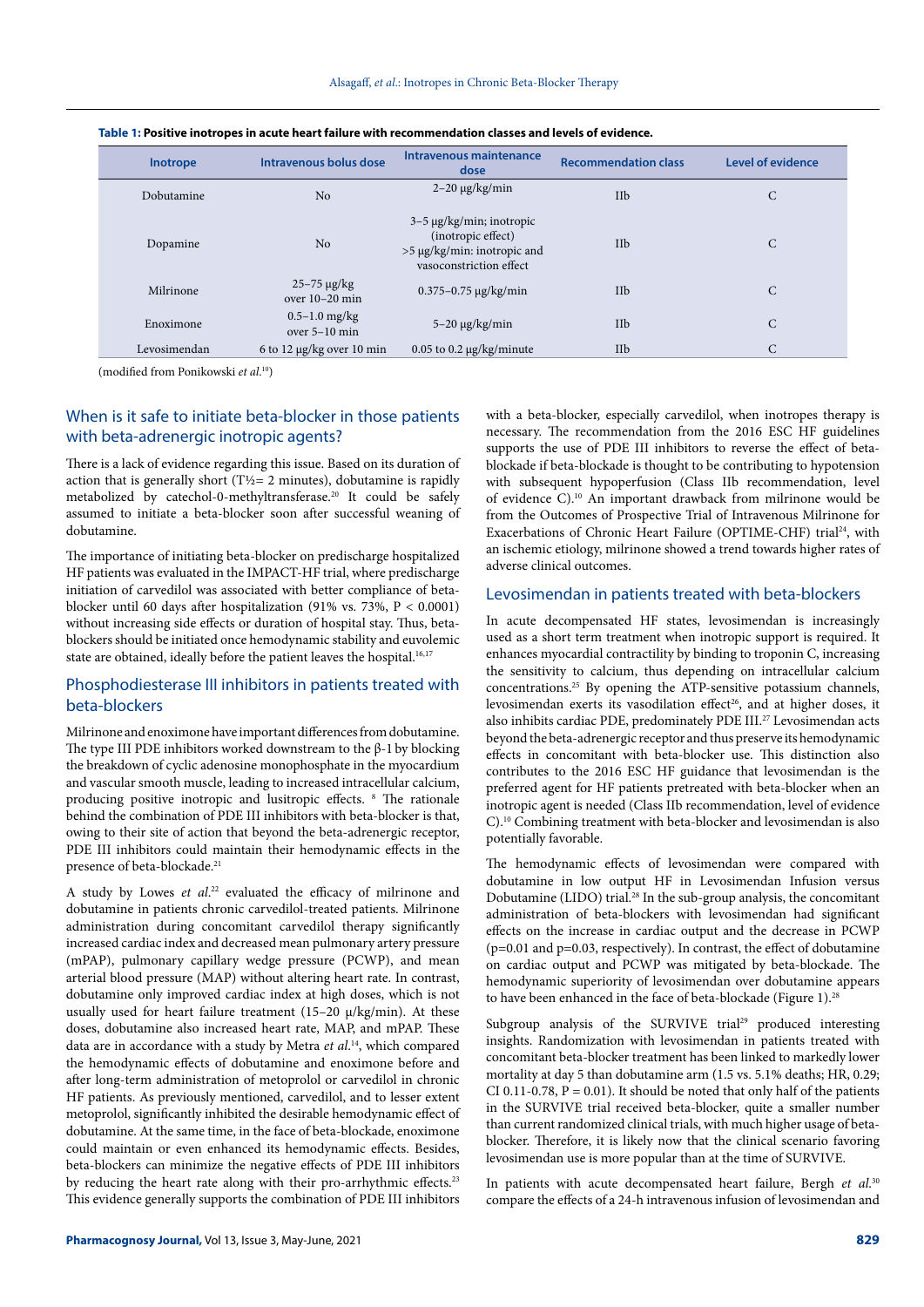

**Figure 1:** The synergistic effects of beta-blockers on cardiac output (L/min) and pulmonary capillary wedge pressure (mmHg) in heart failure patients (Modified from Follath *et al.*28).

a 48-h infusion of dobutamine. The optimal oral treatment, including a beta-blocker for all patients, was given. The cardiac index was improved by both agents, and PCWP decreased. Similar hemodynamic progress was seen over 24-h, while hemodynamic improvement (increased cardiac index and PCWP decrease) and neuro-hormonal improvement (decline in BNP levels) were substantially greater with levosimendan at 48 hours than with dobutamine.

### Beta-blocker in severe sepsis and septic shock, which inotropes to use?

Sepsis-induced myocardial depression is related to high sympathetic tone.31 Septic patients often remain tachycardia even though common factors such as hypovolemia, anemia, agitation, and medication effects are eliminated.32 The latest and growing evidence suggests that treatment with beta-blockers will improve cardiovascular parameters and, possibly, the survival rate of severe sepsis or septic shock.<sup>33,34</sup> Betablockade will limit sympathetic over-stimulation and its related adverse events<sup>32</sup>

In septic shock patients who were given oral metoprolol to maintained heart rates of less than 95 beats/min, a good safety profile was documented. Morelli *et al*. investigated the effect of continuous infusion of short-acting β-blocker, esmolol in 154 septic shock patients. In this randomized controlled study, esmolol that was titrated to maintain heart rate between 80/min to 94/min was correlated with a reduction in norepinephrine and fluid requirements and a decrease in mortality (28 day mortality of 80.5% in the control group vs. 49.4% in the esmolol group).35 Furthermore, in a study conducted in 2017 by Fuch *et al*., from a total of 296 patients with severe sepsis on chronic therapy of betablocker, the continuation of beta-blocker was significantly associated with a decreased rate of hospitalization, 28-day (*P*=0.04) and 90-day mortality rates. 36

Cardiac depression is reported in up to 60% of septic shock patients, which manifest as global left ventricular hypokinesia<sup>37</sup>, which is the major reason for inotropes use during septic shock. Candidates for vasopressor or inotropes to preserve hemodynamic parameters are patients that may not respond to intensive fluid resuscitation. When it is desired to give beta-blocker to such patients, it is important to choose the right inotropes.

The latest Surviving Sepsis Campaign recommendations support the use of dobutamine, up to 20μg/kg/min, as a first choice agent in patients with (a) myocardial dysfunction, as suggested by increased cardiac filling pressures and low cardiac output, (b) persistent hypoperfusion in the presence of (b) adequate intravascular volume and adequate MAP using vasopressor agents. Inotropes dose should be titrated based on perfusion as an endpoint.<sup>37</sup> However, these guideline suggestions are based on a scarcity of evidence on outcomes from randomized controlled trials.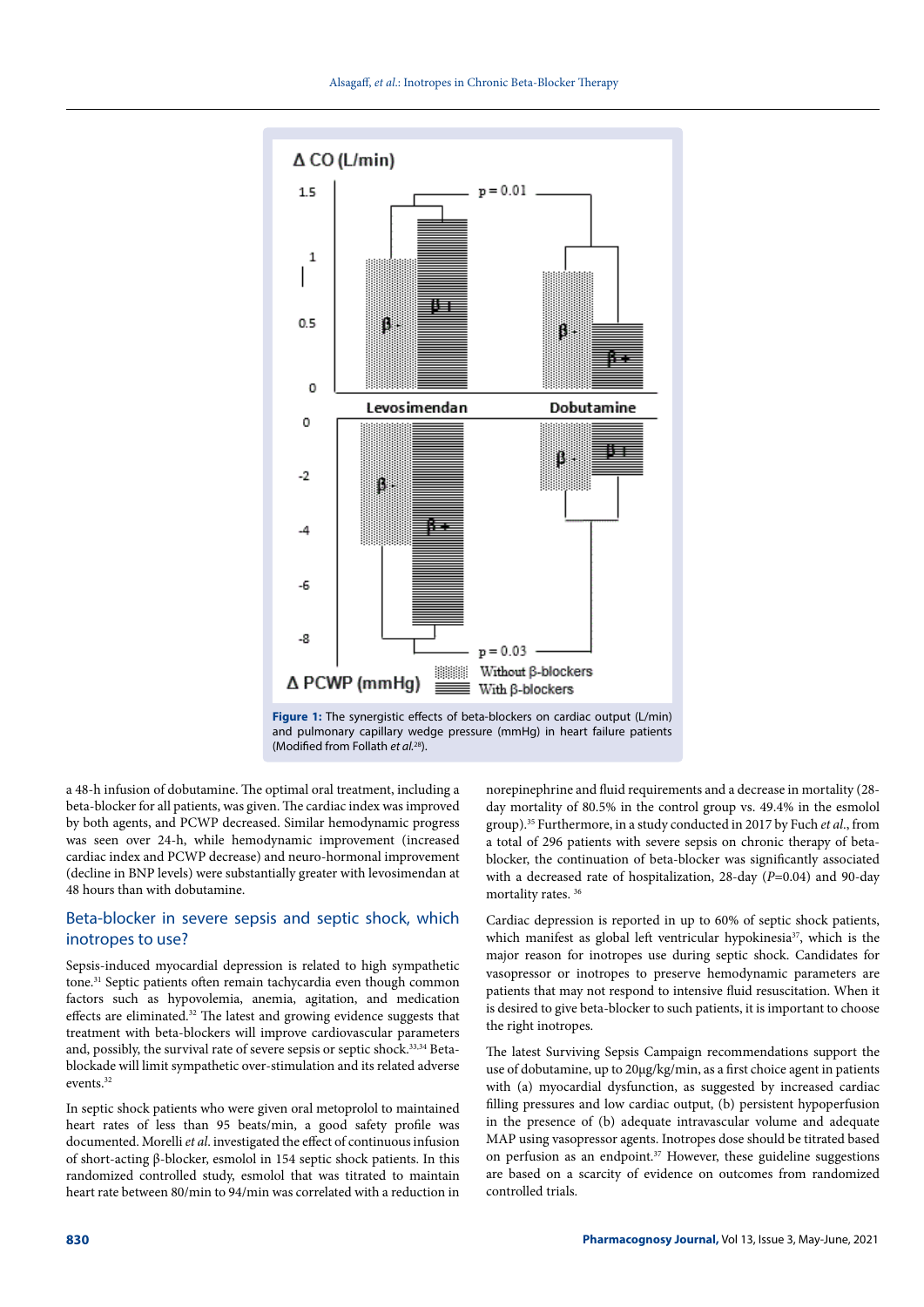The preference of dobutamine is based mainly on the early goal-directed therapy randomized controlled trial, in which dobutamine was received in only 14 percent of patients. $37$ 

The utmost importance to notice about dobutamine in septic patients receiving beta-blocker is the dependency of dobutamine on betaadrenergic receptor occupancy. Although few trials have been conducted, alternative inotropic agents may be used to increase cardiac output in specific scenarios, especially when beta-blocker therapy will be instituted. Every PDE-3 inhibitor has vasodilatory consequences, which may intensify sepsis hypotension, which would theoretically cause harm to its usage throughout this scenario.

Since calcium desensitization plays a significant role in the pathophysiology of septic myocardial depression<sup>38</sup>, the use of levosimendan has also been suggested in septic shock. The latest data regarding levosimendan use in these patients have been promising. 39,40 It has been documented that levosimendan could reduce serum lactate levels, offer a reno-protective effect, and restores the cardiac index without increasing demand for myocardial oxygen, contributing to better short-term outcomes.<sup>40,41</sup>

### **CONCLUSION**

In this review, we presented a context for inotropes prescription on patients with chronic beta-blocker therapy, including a summary of possible risks and benefits in the light of more contemporary evidence. Beta-blocker initiation should be pursued once hemodynamic stabilization is established, optimally, before leaving the hospital. Data indicates that persistent beta-blockade elimination during hospitalization should be avoided if possible. The PDE inhibitor or levosimendan that does not interfere specifically with beta-adrenergic receptors can preferably be used for those undergoing beta-blockers and require inotropic therapy.

### **REFERENCES**

- 1. Hjalmarson Å, Goldstein S, Fagerberg B, Wedel H, Waagstein F, Kjekshus J, *et al*. Effects of controlled-release metoprolol on total mortality, hospitalizations, and well-being in patients with heart failure: The metoprolol CR/XL randomized intervention trial in congestive heart failure (MERIT-HF). Journal of the American Medical Association [Internet]. 2000 Mar 8 [cited 2020 Dec 28];283(10):1295- 302. Available from: <https://pubmed.ncbi.nlm.nih.gov/10714728/>
- 2. Ziff, O.J., Samra, M., Howard, J.P. *et al*. Beta-blocker efficacy across different cardiovascular indications: an umbrella review and meta-analytic assessment. BMC Med 18, 103 (2020). https://doi. org/10.1186/s12916-020-01564-3
- 3. Meuwese CL, Kirkels JH, de Jonge N, Nathoe HM, Doevendans PA, Klöpping C. Beta-blocker therapy in unstable severe heart failure, evidence or experience? Netherlands Heart Journal [Internet]. 2013 Jan [cited 2020 Dec 28];21(1):3-5. Available from: /pmc/articles/ PMC3528855/?report=abstract
- 4. Jondeau G, Neuder Y, Eicher JC, Jourdain P, Fauveau E, Galinier M, *et al*. B-CONVINCED: Beta-blocker CONtinuation Vs. INterruption in patients with Congestive heart failure hospitalizED for a decompensation episode. European Heart Journal [Internet]. 2009 [cited 2020 Dec 28];30(18):2186-92. Available from: https://pubmed. ncbi.nlm.nih.gov/19717851/
- 5. Böhm M, Link A, Cai D, Nieminen MS, Filippatos GS, Salem R, *et al*. Beneficial association of  $\beta$ -blocker therapy on recovery from severe acute heart failure treatment: Data from the Survival of Patients with Acute Heart Failure in Need of Intravenous Inotropic Support trial. In: Critical Care Medicine [Internet]. Lippincott Williams and Wilkins; 2011 [cited 2020 Dec 28]. p. 940-4. Available from: https://pubmed. ncbi.nlm.nih.gov/21283007/
- 6. Constantinescu AA, Caliskan K, Manintveld OC, van Domburg R, Jewbali L, Balk AHMM. Weaning from inotropic support and concomitant beta-blocker therapy in severely ill heart failure patients: take the time in order to improve prognosis. European Journal of

Heart Failure [Internet]. 2014 Apr [cited 2020 Dec 28];16(4):435-43. Available from: http://doi.wiley.com/10.1002/ejhf.39

- 7. Lee, P.H., Park, GM., Han, S. *et al*. Beta-blockers provide a differential survival benefit in patients with coronary artery disease undergoing contemporary post-percutaneous coronary intervention management. Sci Rep 10, 22121 (2020). https://doi.org/10.1038/ s41598-020-79214-0
- 8. Lowes BD, Simon MA, Tsvetkova TO, Bristow MR. Inotropes in the beta-blocker era. Clinical Cardiology [Internet]. 2000 Mar 1 [cited 2020 Dec 28];23(S3):III11-6. Available from: http://doi.wiley.com/10.1002/ clc.4960231504
- 9. Jaiswal A, Nguyen VQ, Carry B, Le Jemtel TH. Combination therapy with beta blocker and inotrope in decompensated heart failure: A clinical observation. Heart Res Open J. 2017; 4(1): 18-22. doi: 10.17140/HROJ-4-136
- 10. Ponikowski P, Voors AA, Anker SD, Bueno H, Cleland JGF, Coats AJS, *et al*. 2016 ESC Guidelines for the diagnosis and treatment of acute and chronic heart failure [Internet]. Vol. 37, European Heart Journal. Oxford University Press; 2016 [cited 2020 Dec 28]. p. 2129-2200m. Available from: https://academic.oup.com/eurheartj/ article/37/27/2129/1748921
- 11. Ashkar H, Makaryus AN. Dobutamine. [Updated 2020 Aug 22]. In: StatPearls [Internet]. Treasure Island (FL): StatPearls Publishing; 2021 Jan-. Available from: https://www.ncbi.nlm.nih.gov/books/ NBK470431/
- 12. Fowler MB, Laser JA, Hopkins GL, Minobe W, Bristow MR. Assessment of the beta-adrenergic receptor pathway in the intact failing human heart: progressive receptor down-regulation and subsensitivity to agonist response. Circulation [Internet]. 1986 Dec [cited 2020 Dec 31];74(6):1290-302. Available from: https://www. ahajournals.org/doi/10.1161/01.CIR.74.6.1290
- 13. Bollano E, Täng MS, Hjalmarson Å, Waagstein F, Andersson B. Different responses to dobutamine in the presence of carvedilol or metoprolol in patients with chronic heart failure. Heart [Internet]. 2003 Jun 1 [cited 2020 Dec 30];89(6):621-4. Available from: /pmc/ articles/PMC1767680/?report=abstract
- 14. Metra M, Nodari S, D'Aloia A, Muneretto C, Robertson AD, Bristow MR, *et al*. Beta-blocker therapy influences the hemodynamic response to inotropic agents in patients with heart failure: A randomized comparison of dobutamine and enoximone before and after chronic treatment with metoprolol or carvedilol. Journal of the American College of Cardiology [Internet]. 2002 Oct 2 [cited 2020 Dec 30];40(7):1248-58. Available from: https://pubmed.ncbi.nlm.nih. gov/12383572/
- 15. Niriayo, Y.L., Asgedom, S.W., Demoz, G.T. *et al*. Treatment optimization of beta-blockers in chronic heart failure therapy. Sci Rep 10, 15903 (2020). https://doi.org/10.1038/s41598-020-72836-4
- 16. Hashim, T., Sanam, K., Revilla-Martinez, M., Morgan, C., Tallaj, J.A., Pamboukian, S., Loyaga-Rendon, R., George, J., & Acharya, D. (2015). Clinical Characteristics and Outcomes of Intravenous Inotropic Therapy in Advanced Heart Failure. Circulation: Heart Failure, 8, 880- 886.
- 17. Colucci WS, Wright RF, Braunwald E. New Positive Inotropic Agents in the Treatment of Congestive Heart Failure. New England Journal of Medicine [Internet]. 1986 Jan 30 [cited 2020 Dec 31];314(5):290- 9. Available from: http://www.nejm.org/doi/abs/10.1056/ NEJM198601303140506
- 18. Gilbert EM, Abraham WT, Olsen S, Hattler B, White M, Mealy P, *et al*. Comparative hemodynamic, left ventricular functional, and antiadrenergic effects of chronic treatment with metoprolol versus carvedilol in the failing heart. Circulation [Internet]. 1996 [cited 2020 Dec 30];94(11):2817-25. Available from: https://pubmed.ncbi.nlm.nih. gov/8941107/
- 19. Metra M, Nodari S, D'Aloia A, Muneretto C, Robertson AD, Bristow MR, *et al*. Beta-blocker therapy influences the hemodynamic response to inotropic agents in patients with heart failure: A randomized comparison of dobutamine and enoximone before and after chronic treatment with metoprolol or carvedilol. Journal of the American College of Cardiology. 2002 Oct 2;40(7):1248-58.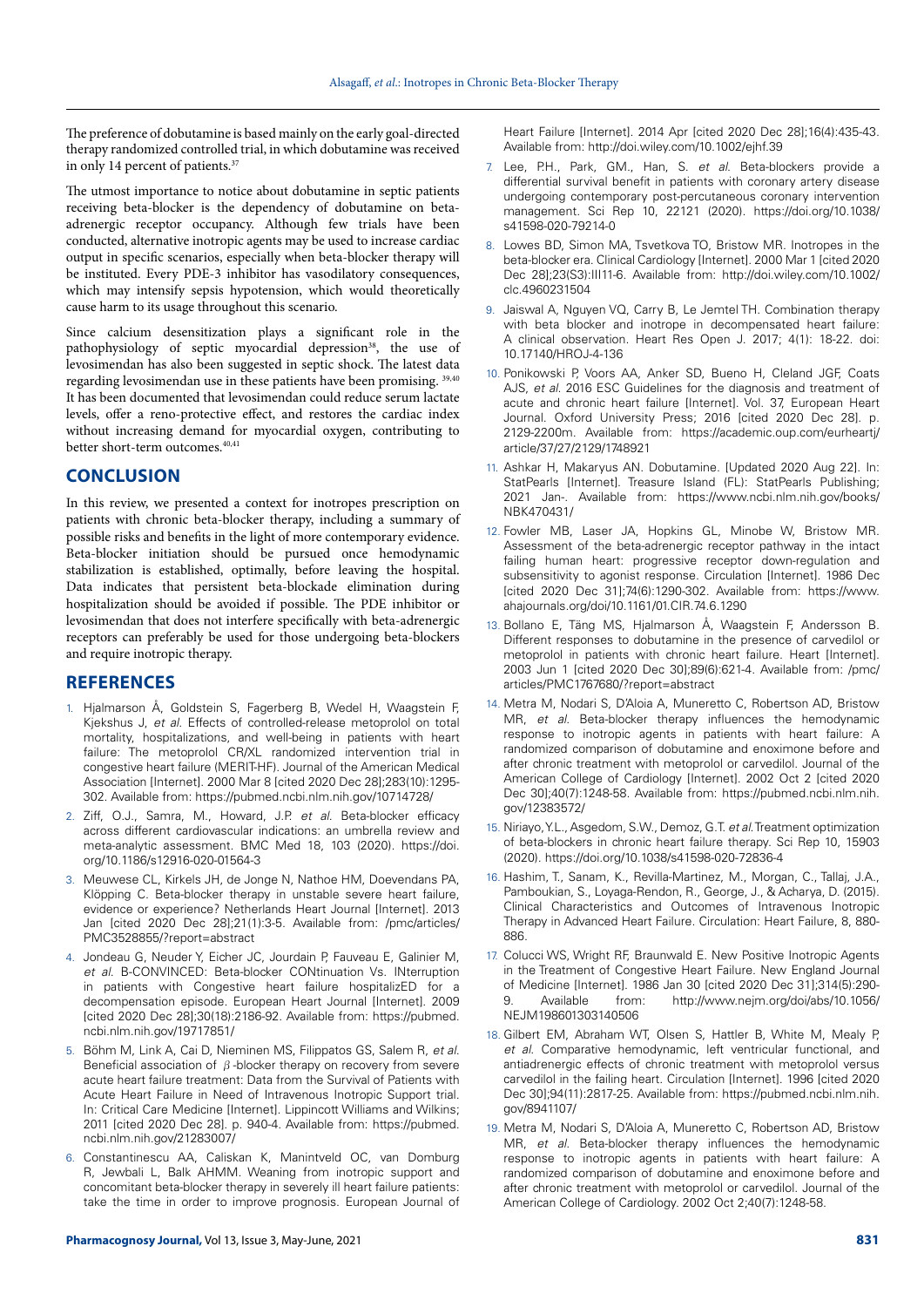- 20. Gattis WA, O'Connor CM, Gallup DS, Hasselblad V, Gheorghiade M. Predischarge initiation of carvedilol in patients hospitalized for decompensated heart failure: Results of the initiation management predischarge: Process for assessment of carvedilol therapy in heart failure (IMPACT-HF) trial. Journal of the American College of Cardiology [Internet]. 2004 May 5 [cited 2020 Dec 30];43(9):1534-41. Available from: https://pubmed.ncbi.nlm.nih.gov/15120808/
- 21. Cleland JGF, McGowan J. Levosimendan: A new era for inodilator therapy for heart failure? [Internet]. Vol. 17, Current Opinion in Cardiology. Curr Opin Cardiol; 2002 [cited 2020 Dec 14]. p. 257-65. Available from: https://pubmed.ncbi.nlm.nih.gov/12015475/
- 22. Lowes BD, Tsvetkova T, Eichhorn EJ, Gilbert EM, Bristow MR. Milrinone versus dobutamine in heart failure subjects treated chronically with carvedilol. International Journal of Cardiology. 2001;81(2-3):141-9.
- 23. Morelli A, Ertmer C, Westphal M, Rehberg S, Kampmeier T, Ligges S, *et al*. Effect of heart rate control with esmolol on hemodynamic and clinical outcomes in patients with septic shock: A randomized clinical trial. JAMA - Journal of the American Medical Association [Internet]. 2013 Oct 23 [cited 2020 Dec 10];310(16):1683-91. Available from: https://jamanetwork.com/
- 24. Felker GM, Benza RL, Chandler AB, Leimberger JD, Cuffe MS, Califf RM, *et al*. Heart failure etiology and response to milrinone in decompensated heart failure: Results from the OPTIME-CHF study. Journal of the American College of Cardiology [Internet]. 2003 Mar 19 [cited 2021 Jan 5];41(6):997-1003. Available from: https://pubmed. ncbi.nlm.nih.gov/12651048/
- 25. Sorsa T, Pollesello P, Rosevear PR, Drakenberg T, Kilpeläinen I. Stereoselective binding of levosimendan to cardiac troponin C causes Ca2+-sensitization. European Journal of Pharmacology [Internet]. 2004 Feb 13 [cited 2021 Jan 7];486(1):1-8. Available from: https:// pubmed.ncbi.nlm.nih.gov/14751401/
- 26. Pataricza J, Krassói I, Höhn J, Kun A, Papp JG. Functional role of potassium channels in the vasodilating mechanism of levosimendan in porcine isolated coronary artery. Cardiovascular Drugs and Therapy [Internet]. 2003 [cited 2021 Jan 7];17(2):115-21. Available from: https://pubmed.ncbi.nlm.nih.gov/12975592/
- 27. Szilágyi S, Pollesello P, Levijoki J, Kaheinen P, Haikala H, Édes I, *et al*. The effects of levosimendan and OR-1896 on isolated hearts, myocyte-sized preparations and phosphodiesterase enzymes of the guinea pig. European Journal of Pharmacology [Internet]. 2004 Feb 13 [cited 2021 Jan 7];486(1):67-74. Available from: https://pubmed. ncbi.nlm.nih.gov/14751410/
- 28. Follath F, Cleland JGF, Just H, Papp JGY, Scholz H, Peuhkurinen K, *et al*. Efficacy and safety of intravenous levosimendan compared with dobutamine in severe low-output heart failure (the LIDO study): A randomised double-blind trial. Lancet [Internet]. 2002 Jul 20 [cited 2020 Oct 15];360(9328):196-202. Available from: https://pubmed. ncbi.nlm.nih.gov/12133653/
- 29. Mebazaa A, Nieminen MS, Filippatos GS, Cleland JG, Salon JE, Thakkar R, *et al*. Levosimendan vs. dobutamine: Outcomes for acute heart failure patients on β-blockers in Survive. European Journal of Heart Failure [Internet]. 2009 Mar [cited 2021 Jan 14];11(3):304-11. Available from: https://pubmed.ncbi.nlm.nih.gov/19158152/
- 30. Bergh CH, Andersson B, Dahlström U, Forfang K, Kivikko M, Sarapohja T, *et al*. Intravenous levosimendan vs. dobutamine in acute decompensated heart failure patients on beta-blockers.

European Journal of Heart Failure [Internet]. 2010 Apr [cited 2021 Jan 14];12(4):404-10. Available from: https://pubmed.ncbi.nlm.nih. gov/20335355/

- 31. Rudiger A, Singer M. Mechanisms of sepsis-induced cardiac dysfunction [Internet]. Vol. 35, Critical Care Medicine. Lippincott Williams and Wilkins; 2007 [cited 2021 Jan 14]. p. 1599-608. Available from: https://pubmed.ncbi.nlm.nih.gov/17452940/
- 32. Dünser MW, Hasibeder WR. Sympathetic overstimulation during critical illness: Adverse effects of adrenergic stress [Internet]. Vol. 24, Journal of Intensive Care Medicine. J Intensive Care Med; 2009 [cited 2021 Jan 14]. p. 293-316. Available from: https://pubmed.ncbi. nlm.nih.gov/19703817/
- 33. Sanfilippo F, Santonocito C, Morelli A, Foex P. Beta-blocker use in severe sepsis and septic shock: A systematic review. Vol. 31, Current Medical Research and Opinion. Taylor and Francis Ltd; 2015. p. 1817- 25.
- 34. Fuchs C, Wauschkuhn S, Scheer C, Vollmer M, Meissner K, Kuhn SO, *et al*. Continuing chronic beta-blockade in the acute phase of severe sepsis and septic shock is associated with decreased mortality rates up to 90 days. British Journal of Anaesthesia [Internet]. 2017 Oct 1 [cited 2021 Jan 14];119(4):616-25. Available from: http://bjanaesthesia. org/article/S000709121753799X/fulltext
- 35. Rhodes A, Evans LE, Alhazzani W, Levy MM, Antonelli M, Ferrer R, *et al*. Surviving Sepsis Campaign. Critical Care Medicine [Internet]. 2017 Mar 1 [cited 2020 Dec 10];45(3):486-552. Available from: http:// journals.lww.com/00003246-201703000-00015
- 36. Rivers E, Nguyen B, Havstad S, Ressler J, Muzzin A, Knoblich B, *et al*. Early Goal-Directed Therapy in the Treatment of Severe Sepsis and Septic Shock. New England Journal of Medicine [Internet]. 2001 Nov 8 [cited 2020 Dec 10];345(19):1368-77. Available from: https:// pubmed.ncbi.nlm.nih.gov/11794169/
- 37. Fuchs C, Wauschkuhn S, Scheer C, Vollmer M, Meissner K, Kuhn SO, *et al*. Continuing chronic beta-blockade in the acute phase of severe sepsis and septic shock is associated with decreased mortality rates up to 90 days. British Journal of Anaesthesia [Internet]. 2017 Oct 1 [cited 2020 Dec 10];119(4):616-25. Available from: http:// bjanaesthesia.org/article/S000709121753799X/fulltext
- 38. Zhong J, Hwang TC, Adams HR, Rubin LJ. Reduced L-type calcium current in ventricular myocytes from endotoxemic guinea pigs. American Journal of Physiology - Heart and Circulatory Physiology [Internet]. 1997 [cited 2021 Jan 14];273(5 42-5). Available from: https://pubmed.ncbi.nlm.nih.gov/9374768/
- 39. Meng JB, Hu MH, Lai ZZ, Ji CL, Xu XJ, Zhang G, *et al*. Levosimendan versus dobutamine in myocardial injury patients with septic shock: A randomized controlled trial. Medical Science Monitor [Internet]. 2016 May 3 [cited 2021 Jan 14];22:1486-96. Available from: https:// pubmed.ncbi.nlm.nih.gov/27138236/
- 40. Zangrillo A, Putzu A, Monaco F, Oriani A, Frau G, de Luca M, *et al*. Levosimendan reduces mortality in patients with severe sepsis and septic shock: A meta-analysis of randomized trials. Journal of Critical Care [Internet]. 2015 Oct 1 [cited 2021 Jan 14];30(5):908-13. Available from: https://pubmed.ncbi.nlm.nih.gov/26093802/
- 41. Morelli A, de Castro S, Teboul JL, Singer M, Rocco M, Conti G, *et al*. Effects of levosimendan on systemic and regional hemodynamics in septic myocardial depression. Intensive Care Medicine [Internet]. 2005 May [cited 2021 Jan 14];31(5):638-44. Available from: https:// pubmed.ncbi.nlm.nih.gov/15812624/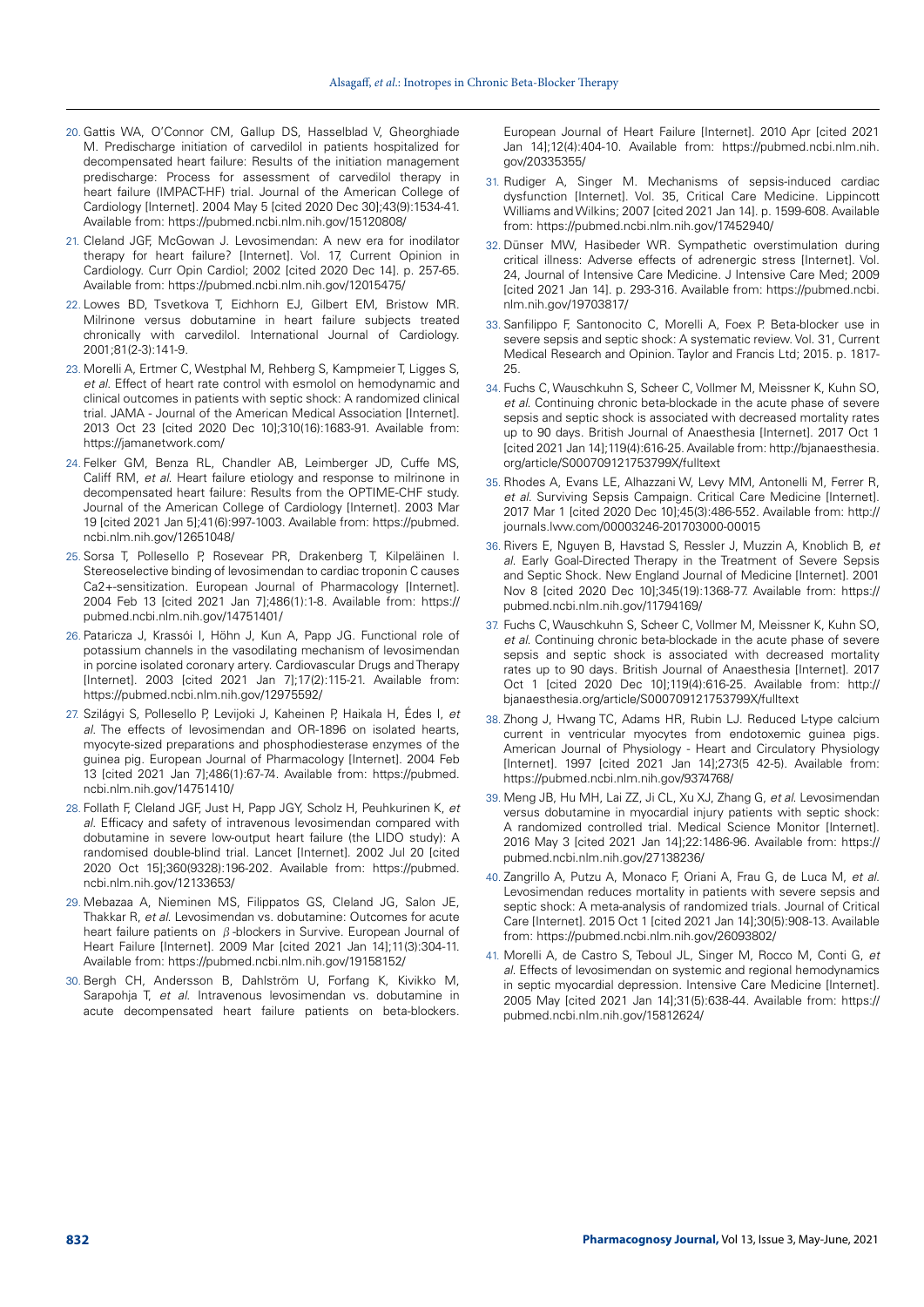# **GRAPHICAL ABSTRACT**



# **ABOUT AUTHORS**



### **Mochamad Yusuf Alsagaff, MD**

Mochamad Yusuf Alsagaff work as an interventional cardiologist in the Department of Cardiology and Vascular Medicine Soetomo General Hospital and Faculty of Medicine, University of Airlangga. Previously, He led the Acute Cardiac Care Division Cardiology and Vascular Medicine Department in Soetomo General Hospital. His research interests include complex interventional cardiology and acute cardiovascular care.



#### **Melly Susanti, MD**

Melly Susanti is a cardiology resident in the Department of Cardiology and Vascular Medicine Soetomo General Hospital and Faculty of Medicine, University of Airlangga. Her research interests are genetic polymorphism of cardiovascular risk and clinical cardiology, endothelial progenitor stem cells.



#### **Mochammad Thaha, MD**

Mochammad Thaha work as an Nephrologist in the Department of Internal Medicine Soetomo General Hospital and Faculty of Medicine, University of Airlangga. His research interests include novel biomarkers of kidney damage and reduced kidney function, oxidative stress research in chronic kidney disease.